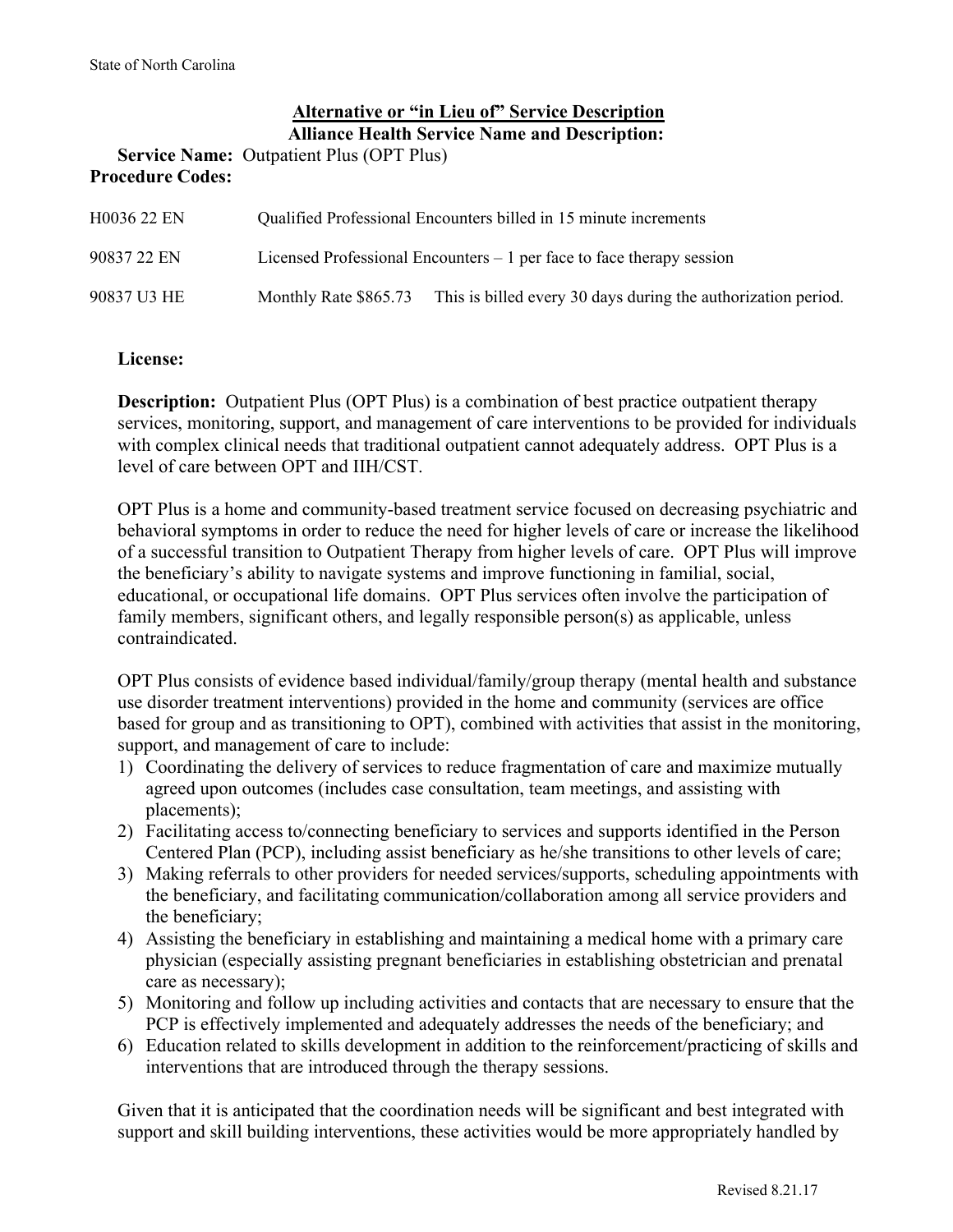the staff actively treating the consumer and the family rather than a care coordinator. Interventions can then be provided face to face with schools, juvenile/criminal justice systems, housing, etc. in a manner beyond the scope of what traditional outpatient or Care Coordination can do. In addition, this service includes relearning skills and other therapeutic interventions.

All service interventions must be face to face or telephonic with beneficiary or collaterals. All therapy must be face-to-face.

OPT Plus is provided by nationally accredited organizations/agencies that meet all of the requirements for OPT in DMA Clinical Policy 8C and are enrolled in the LME/MCO network for enhanced services. Therapy and clinical oversight services will be provided by Licensed Professionals/Associate Licensed Professionals. In addition, interventions to monitor, support, and manage care are provided by a QP with the same organization/agency.

| Population                                                 | Age           | Projected                                                             | <b>Characteristics</b>                                                                                                                                                                                                                                                                                                                                                                                                                                                                                                                                                                                                                                                                                                                                                                        |
|------------------------------------------------------------|---------------|-----------------------------------------------------------------------|-----------------------------------------------------------------------------------------------------------------------------------------------------------------------------------------------------------------------------------------------------------------------------------------------------------------------------------------------------------------------------------------------------------------------------------------------------------------------------------------------------------------------------------------------------------------------------------------------------------------------------------------------------------------------------------------------------------------------------------------------------------------------------------------------|
|                                                            | <b>Ranges</b> | <b>Numbers</b>                                                        |                                                                                                                                                                                                                                                                                                                                                                                                                                                                                                                                                                                                                                                                                                                                                                                               |
| MH and/or<br><b>SUD</b>                                    | 4 and older   | See Projected<br>Numbers for<br>each<br>LME/MCO<br>separated<br>below | Chronic non-engagement in Outpatient therapy<br>$\blacksquare$<br>related to symptoms of MH/SUD diagnosis<br>Multi-system involvement<br>$\blacksquare$<br>High Risk/Dual Diagnosis<br>$\blacksquare$<br>High risk or recent history (past six months) of<br>$\blacksquare$<br>criminal/juvenile justice involvement<br>Significant difficulty meeting basic survival needs,<br>$\blacksquare$<br>residing in substandard housing, homelessness, or<br>imminent risk of homelessness<br>Traditional office based therapy is not working,<br>$\blacksquare$<br>and alternative modalities have been attempted,<br>individual is at risk for higher levels of care, and it<br>is determined this service reduces that risk<br>A greater level of required collateral contact and<br>involvement |
| <b>Projected Numbers</b>                                   |               | 340 child consumers                                                   |                                                                                                                                                                                                                                                                                                                                                                                                                                                                                                                                                                                                                                                                                                                                                                                               |
| Alliance BHC                                               |               | (Mobile Crisis or Inpatient)                                          | The number of children who received OPT and a crisis service                                                                                                                                                                                                                                                                                                                                                                                                                                                                                                                                                                                                                                                                                                                                  |
| Data from $1/1/15$ to                                      |               |                                                                       |                                                                                                                                                                                                                                                                                                                                                                                                                                                                                                                                                                                                                                                                                                                                                                                               |
| 8/30/15<br>372 adult consumers                             |               |                                                                       |                                                                                                                                                                                                                                                                                                                                                                                                                                                                                                                                                                                                                                                                                                                                                                                               |
| The number of adults who received OPT and a crisis service |               |                                                                       |                                                                                                                                                                                                                                                                                                                                                                                                                                                                                                                                                                                                                                                                                                                                                                                               |
| (Mobile Crisis or Inpatient)                               |               |                                                                       |                                                                                                                                                                                                                                                                                                                                                                                                                                                                                                                                                                                                                                                                                                                                                                                               |
| <b>Total projected: 712 consumers</b>                      |               |                                                                       |                                                                                                                                                                                                                                                                                                                                                                                                                                                                                                                                                                                                                                                                                                                                                                                               |

# **1. Information About Population to be Served:**

## **Eligibility Criteria:**

The beneficiary is eligible for this service when the following criteria are met: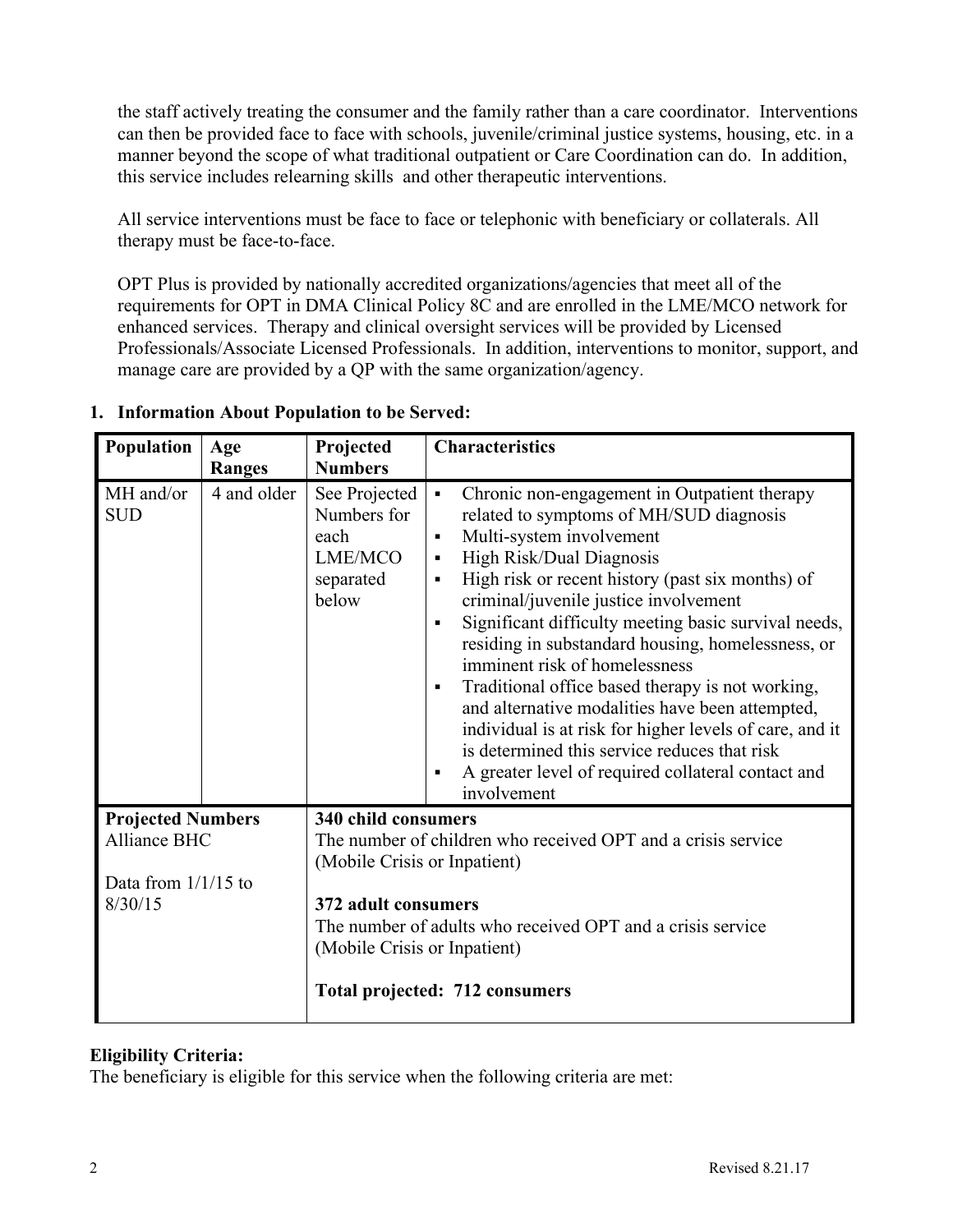- a. There is a mental health or substance use disorder diagnosis (as defined by the DSM-5, or any subsequent editions of this reference material), other than a sole diagnosis of intellectual and developmental disability; AND
- b. Based on the current comprehensive clinical assessment, this service was indicated and outpatient treatment services were previously attempted, but participation was inconsistent; AND
- c. The Medicaid beneficiary requires coordination between two or more agencies, including medical or non-medical providers; AND

Two or more of the following are met:

- d. Current or past history of erratic or non-engagement in treatment based on barriers identified in the service plan
- e. In need of graduated step down from a higher level of care to Outpatient
- f. At risk of higher level of care and it is determined that this service will reduce that risk
- g. Symptoms and behaviors are unmanageable at home, school, or in other community settings due to the deterioration of the beneficiary's mental health or substance use disorder condition, requiring intensive, coordinated clinical interventions with a greater level of required collateral contact and involvement
- h. Unable to manage his/her symptoms or focus on recovery and relapse prevention planning, (independently or with family/caregiver support), due to unmet basic needs, such as safe and adequate housing or food, or legal, educational, vocational, financial, health care, or transportation assistance for necessary services

## **2. Treatment Program Philosophy, Goals and Objectives:**

OPT Plus will be person-centered, resiliency and recovery focused, and with an aim of not only helping individuals maintain stability in areas of functioning and wellness valued by the person, but also helping individuals continue on their own path of recovery through person-centered planning and service delivery. It is expected that the service will be consistent with the LME/MCO clinical guidelines and best practices for the treatment of the beneficiaries' diagnosis.

OPT Plus will serve the needs of two distinct groups: those in need of intensive supports, but at a less enhanced comprehensive level than IIH/CST, and those who need an additional level of care to prepare for step down and successful engagement with Basic Outpatient Services.

OPT Plus is designed to:

- a. Reduce psychiatric or substance use disorder symptoms and promote symptom stability and recovery;
- b. Assist the beneficiary with transition to a community setting and to navigate the skills to live independently in the community;
- c. Prevent the need for enhanced services or provide a step down from enhanced services; and
- d. Ensure linkage to community services and resources.

## **3. Expected Outcomes:**

Expected clinical outcomes include the following:

- a. Successful transition to Outpatient Therapy;
- b. Increased use of available natural and social supports by the beneficiary and family/caregivers;
- c. Decrease in the frequency or intensity of crisis episodes;
- d. Beneficiary and family or caregivers' engagement in the recovery process;
- e. Reduction of symptoms and improved functioning in the home, school and community settings;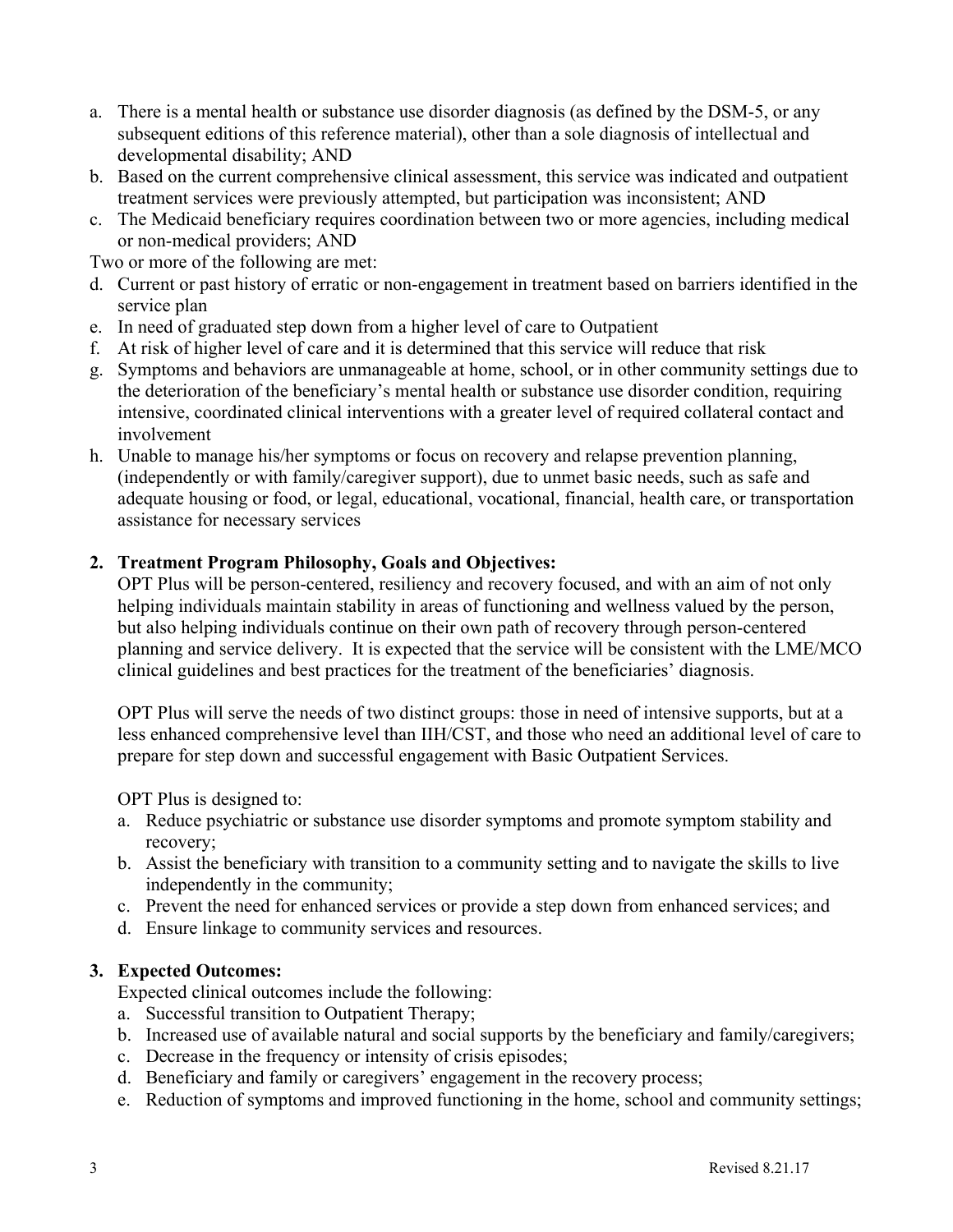- f. Ability of the beneficiary and family or caregiver to better identify and manage triggers, cues, and symptoms;
- g. Beneficiary's utilization of increased coping skills and social skills that mitigate life stresses resulting from the beneficiary's diagnostic and clinical needs;
- h. Increased independence in managing his or her own care (e.g., making treatment appointments, attending treatment, taking medications as prescribed, etc.).

## **4. Staffing Qualifications, Credentialing Process, and Levels of Supervision (Administrative and Clinical) Required:**

OPT Plus is provided by nationally accredited organizations/agencies that meet all of the requirements for OPT in DMA Clinical Policy 8C, and are enrolled in the LME/MCO network for enhanced services. Services will be provided by Licensed Professionals/Associate Licensed Professionals who are credentialed in the LME/MCO network and are employed by network providers. In addition, interventions to assist in the monitoring, support, and management of care will be provided by a QP with the same organization/agency.

Clinicians would follow the standard credentialing process. QPs must receive supervision as outlined in an individualized supervision plan.

## **Licensed Professional (LP) or Associate Licensed Professional**

Fully licensed or associate licensed professional who has the knowledge, skills, and abilities required by the population and age to be served, and will have one year of experience with the population and age to be served.

#### **Qualified Professional (QP)**

QP who has the knowledge, skills, and abilities required by the population and age to be served to provide case monitoring and support tasks, as well as education related to skill development and reinforcement/practice of those skills with the beneficiaries and families.

The licensed/associate licensed professional will be responsible for all therapy provision. The QP will perform the case monitoring, support, and management functions, as well as education related to skills development in addition to the reinforcement/practicing of skills and interventions that are introduced through the therapy sessions. The QP must coordinate all services under the direction of the treating clinician.

## **5. Unit of Service: 1 unit of service = 30 days.**

Billing Guidance: OPT Plus units may only be billed on day when the therapiest has performed a face-to-face service with the beneficiary or a family member. Only one unit may be billed per beneficiary per month. All other contacts including qualified professionals, meetings, travel time, etc. is accounted for in the buildup of the unit rate.

**On average, 50% of the contacts are face-to-face therapy.**.. To calculate the median, the number of face-toface therapy contacts is divided by the total number of contacts, for each beneficiary over the case period, a maximum of six months.

#### **6. Anticipated Units of Service per Person:** 3-6 units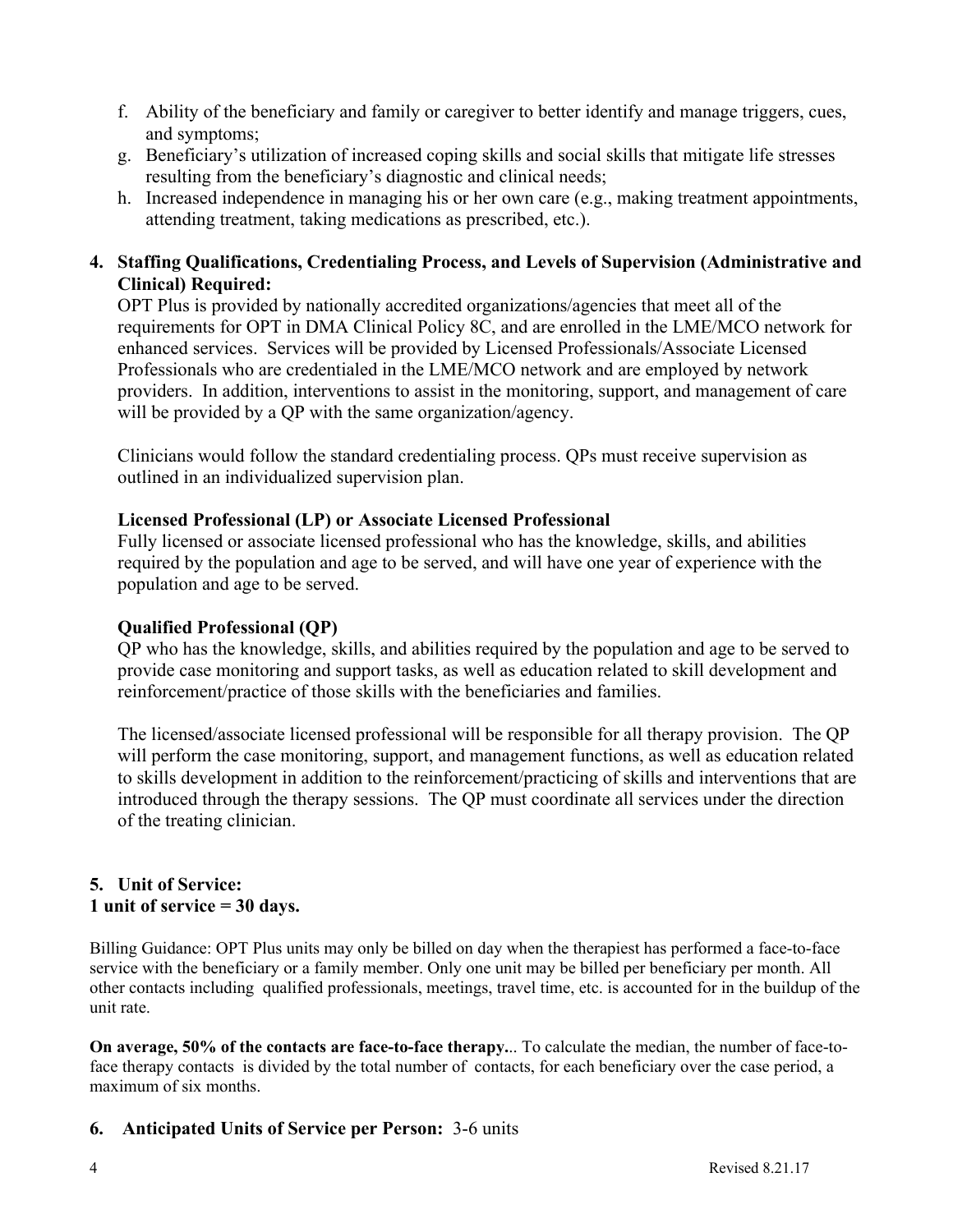## **Utilization Management:**

- OPT Plus will be a maximum of 180 days.
- The case monitoring, support, and management interventions are expected to taper in volume and frequency during the authorized benefit period. It is expected that the beneficiary will successfully step-down to basic benefits with the treating clinician for continuity of care as caseloads warrant. If that is not possible, there must be a transition plan between therapists to ensure continuity of care.
- Prior authorization by the LME-MCO is required before or on the first date of service.If the person drops out within the first 90 days of treatment documentation of attempts at service provision will be completed

## **Service Exclusions and Limitations**

A beneficiary may receive OPT Plus services from only one service provider organization during any active authorization period for this service. Service delivery to individuals other than the beneficiary may be covered only when the activity is directed exclusively toward the benefit of that beneficiary.

The following are not billable under this service:

- a. Transportation time (this is factored in the rate);
- b. Any habilitation activities;
- c. Any social or recreational activities (or the supervision thereof); or
- d. Clinical and administrative staff supervision, including team meetings (factored in the rate).

OPT Plus services cannot be provided during the same authorization period as the following services:

- a. Individual, and family therapy;
- b. Intensive In-home;
- c. Multisystemic Therapy;
- d. Day Treatment;
- e. Community Support Team;
- f. Substance Abuse Intensive Outpatient Program (SAIOP);
- g. Substance Abuse Comprehensive Outpatient Therapy (SACOT);
- h. ACT Team;
- i. Tenancy Support Team;
- j. Child residential treatment services Level II Program Type through Level IV;
- k. Psychiatric Residential Treatment Facility (PRTF);
- l. Substance Abuse residential services; or
- m. For beneficiaries residing in a nursing home facility.

OPT Plus services may be provided for beneficiaries transitioning out of the following adult mental health residential facilities: independent living; supervised living low or moderate; and group living low, moderate, or high.

OPT Plus services may be provided to help a beneficiary transition to and from a service (facilitating an admission to a service, discharge planning, or both), provide coordination during the provision of a service, and ensure the service provider works directly with the OPT Plus clinician/QP. OPT Plus monitoring, support, and management of care services may be provided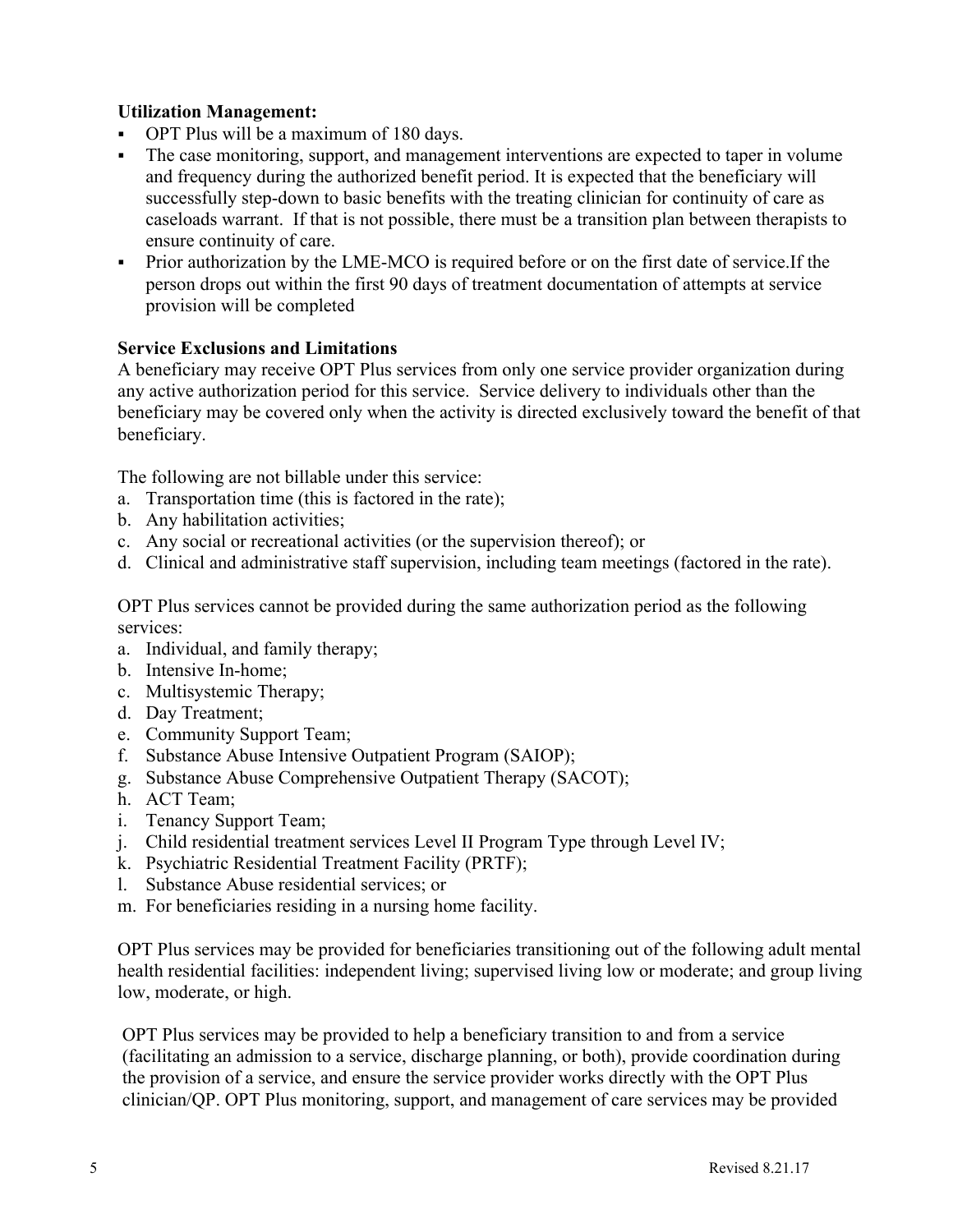and billed in accordance with the authorization for services during the same authorization period, for the following services based on medical necessity:

- a. All detoxification services;
- b. Professional Treatment Services in Facility-Based Crisis Programs;
- c. Partial Hospitalization;
- d. Substance Abuse Medically Monitored Community Residential Treatment; or
- e. Substance Abuse Non-Medically Monitored Community Residential Treatment.

**For Medicaid beneficiaries ages 21 and over** there may be exceptional circumstances when one additional reauthorization up to 60 days can be approved.

## **EPSDT Special Provision**

# **Exception to Policy Limitations for a Medicaid Beneficiary under 21 Years of Age**

## *42 U.S.C. § 1396d(r) [1905(r) of the Social Security Act]*

Early and Periodic Screening, Diagnostic, and Treatment (EPSDT) is a federal Medicaid requirement that requires the state Medicaid agency to cover services, products, or procedures for Medicaid beneficiary under 21 years of age if the service is medically necessary health care to correct or ameliorate a defect, physical or mental illness, or a condition [health problem] identified through a screening examination (includes any evaluation by a physician or other licensed practitioner). This means EPSDT covers most of the medical or remedial care a child needs to improve or maintain his or her health in the best condition possible, compensate for a health problem, prevent it from worsening, or prevent the development of additional health problems.

Medically necessary services will be provided in the most economic mode, as long as the treatment made available is similarly efficacious to the service requested by the beneficiary's physician, therapist, or other licensed practitioner; the determination process does not delay the delivery of the needed service; and the determination does not limit the beneficiary's right to a free choice of providers.

EPSDT does not require the state Medicaid agency to provide any service, product or procedure:

- 1) That is unsafe, ineffective, or experimental or investigational.
- 2) That is not medical in nature or not generally recognized as an accepted method of medical practice or treatment.

#### *EPSDT and Prior Approval Requirements*

- 1) If the service, product, or procedure requires prior approval, the fact that the beneficiary is under 21 years of age does NOT eliminate the requirement for prior approval.
- 2) IMPORTANT ADDITIONAL INFORMATION about EPSDT and prior approval is found in the *NCTracks Provider Claims and Billing Assistance Guide,* and on the EPSDT provider page. The Web addresses are specified below.

*NCTracks Provider Claims and Billing Assistance Guide*:

https://www.nctracks.nc.gov/content/public/providers/provider-manuals.html

EPSDT provider page: http://www.ncdhhs.gov/dma/epsdt/

Service limitations on scope, amount, duration, frequency, location of service, and other specific criteria described in clinical coverage policies may be exceeded or may not apply as long as the provider's documentation shows that the requested service is medically necessary "to correct or ameliorate a defect, physical or mental illness, or a condition" [health problem]; that is, provider documentation shows how the service, product, or procedure meets all EPSDT criteria, including to correct or improve or maintain the beneficiary's health in the best condition possible, compensate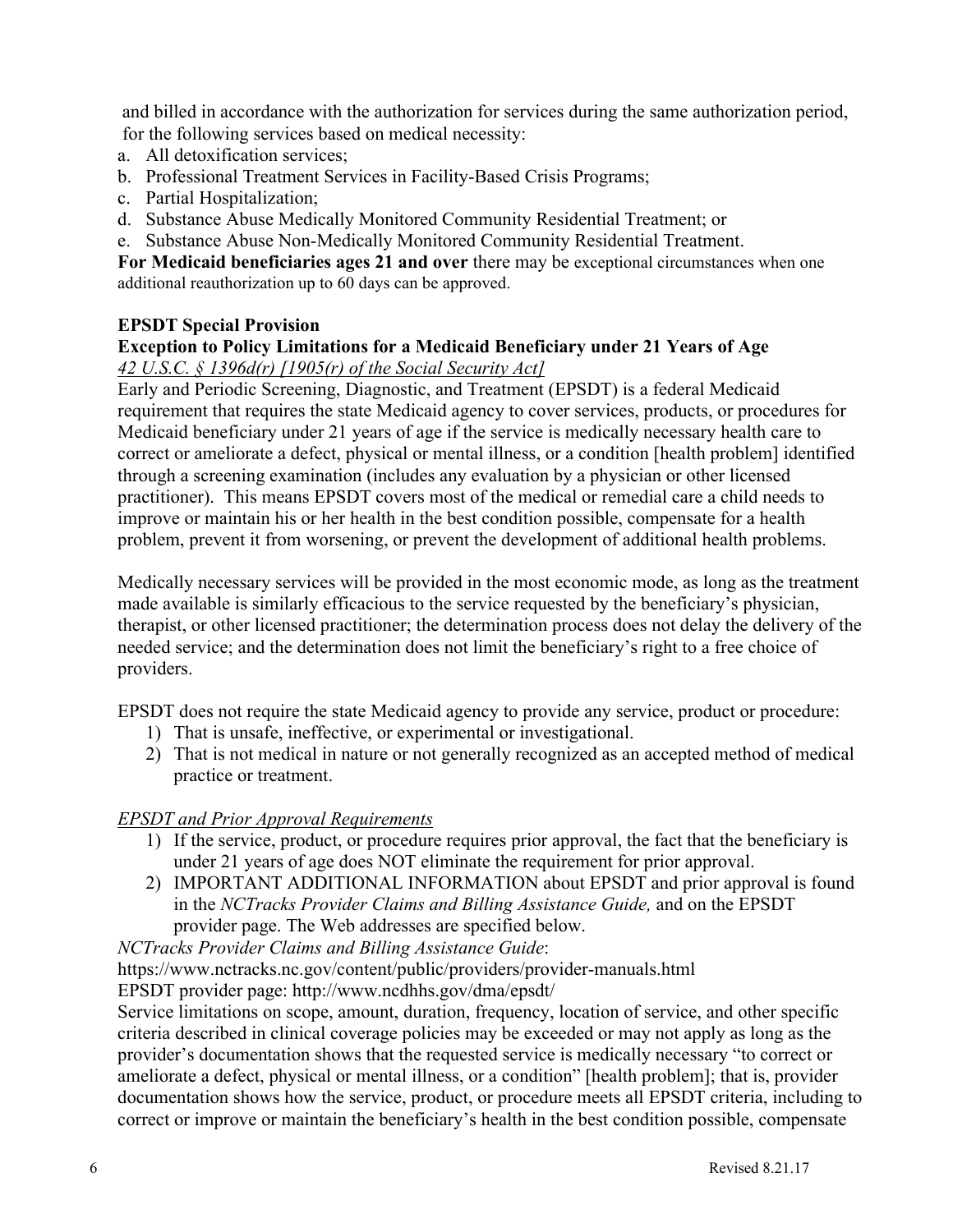for a health problem, prevent it from worsening, or prevent the development of additional health problem

## **Entrance Process**

The process for a beneficiary to enter this service includes completion of a comprehensive clinical assessment (CCA) that demonstrates medical necessity. The CCA shall be completed prior to provision of this service. If a substantially equivalent assessment is available, reflects the current level of functioning**,** and contains all the required elements as outlined in community practice standards as well as in all applicable federal and state requirements, it may be used as part of the current comprehensive clinical assessment. Relevant diagnostic information shall be obtained and included in the PCP. A LOCUS/CALOCUS, ASAM (for individuals with SUD), CANS, or ECSII (for 3-6 year olds) must be submitted with the initial authorization request. The need for more intensive attention, structure, and contact would indicate a Level 3 (High Intensity Community Based Services) score. For beneficiaries with substance use disorders, they would meet ASAM level 2.1.

A signed service order (on the PCP) shall be completed by a physician, licensed psychologist, physician assistant, or nurse practitioner according to his or her scope of practice. Each service order shall be signed and dated by the authorizing professional and shall indicate the *date* on which the service was ordered. A service order shall be in place *prior to* or on the day that the service is initially provided in order to bill Medicaid for the service. The service order shall be based on a comprehensive clinical assessment of the beneficiary's needs.

**7. Targeted Length of Service:** Length of stay in this service will be a maximum of 180 days.

For Medicaid beneficiaries ages 21 and over there may be exceptional circumstances when one additional reauthorization up to 60 days can be approved.

#### EPSDT

For Medicaid beneficiaries under age 21, service limitations on scope, amount, duration, frequency, location of service, and other specific criteria described in this definition may be exceeded or may not apply as long as the provider's documentation shows that the requested service is medically necessary "to correct or ameliorate a defect, physical or mental illness, or a condition" [health problem]; that is, provider documentation shows how the service, product, or procedure meets all EPSDT criteria, including to correct or improve or maintain the beneficiary's health in the best condition possible, compensate for a health problem, prevent it from worsening, or prevent the development of additional health problems.

**8. Describe why this service is needed and is different than any State Plan or alternative service already defined. If implemented in other states, describe successful outcomes.**

In the Alliance Community Needs Assessment, there are identified gaps in both the child and adult treatment continuums between traditional outpatient therapy and IIH/CST. We often find that children and adults need something more intensive than basic individual and family therapy, but that they do not meet the full criteria for IIH/CST.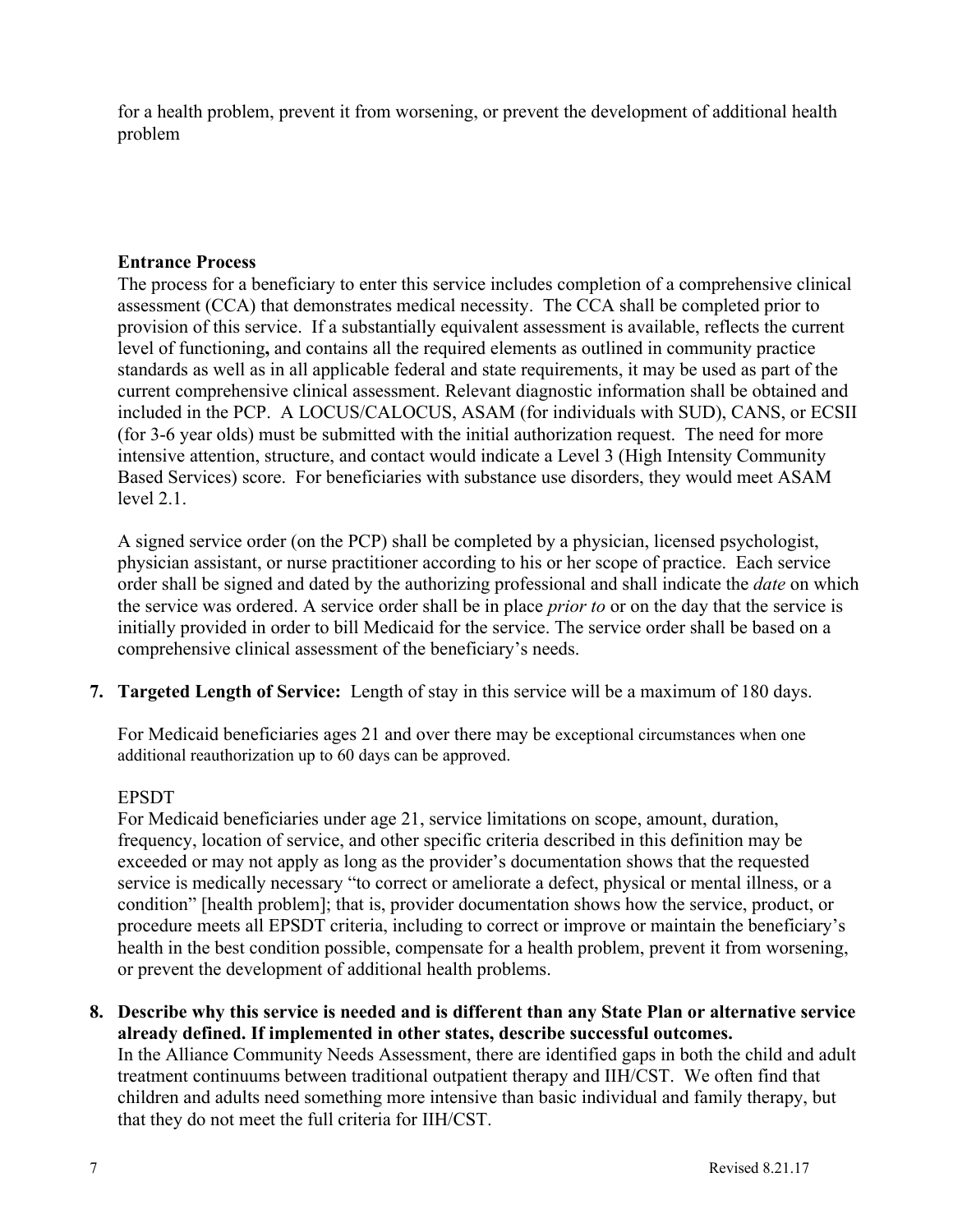This is a targeted population with multi-system involvement. These individuals do not have LOCUS/CALOCUS scores that meet special needs population threshold outlined in the waiver, however, the need for more intensive attention, structure, and contact would give them a Level 3 (High Intensity Community Based Services) score. For beneficiaries with substance use disorders, they would meet ASAM level 2.1. Given that it is anticipated that the coordination needs will be significant and best integrated with support and skill building interventions, these activities would be more appropriately handled by the staff actively treating the consumer and the family rather than a care coordinator. Face to face interventions can then be provided by the team with schools, juvenile/criminal justice systems, housing, etc. in a manner beyond the scope of what traditional outpatient even when provided in the home, or Care Coordination can do. This will make the service delivery more seamless for the beneficiary and family and allow for flexibility in the intensity of case monitoring, support, and management over the course of treatment with the ability to quickly address any issues that arise rather than having to wait for issues to become so severe that the individual meets special population criteria for care coordination.

This service will also fill a gap for those beneficiaries who are ready to step down from higher levels of care, but whose history of erratic engagement in treatment indicate the need for a more robust and graduated step down plan. This service will decrease the length of stay in higher levels of care for this population.

### **9. Cost-Benefit Analysis: Document the cost-effectiveness of this alternative service versus the State Plan services available.**

Description of comparable State Plan Service Payment Arrangements (include type, amount, frequency, etc.)

**Alliance Behavioral Healthcare Data** (Paid claims data for Jan-Sept 2015 for IIH, Updated Claims for CST July-December 2015 and projected cost for modified service, CST Plus)

| <b>Service</b>  | Procedure<br>Code  | <b>Unit Definition</b> | <b>Units of</b><br><b>Service</b> | Cost of<br><b>Service</b>                   |
|-----------------|--------------------|------------------------|-----------------------------------|---------------------------------------------|
| <b>IIH</b>      | H <sub>2</sub> 022 | 1 Unit = $1$ Day       | Avg units per<br>episode = $41$   | \$258.20/Unit<br>\$10,586.20<br>per episode |
| <b>CST</b>      | H2015-HT           | 1 Unit = $15$ Mins     | Avg units per<br>episode = $257$  | 14.50/unit<br>\$3726.50 per<br>episode      |
| <b>CST Plus</b> | H2015-Z2           |                        | Ave units per<br>episode 614      | \$17.08/unit<br>\$10,487.12<br>per episode  |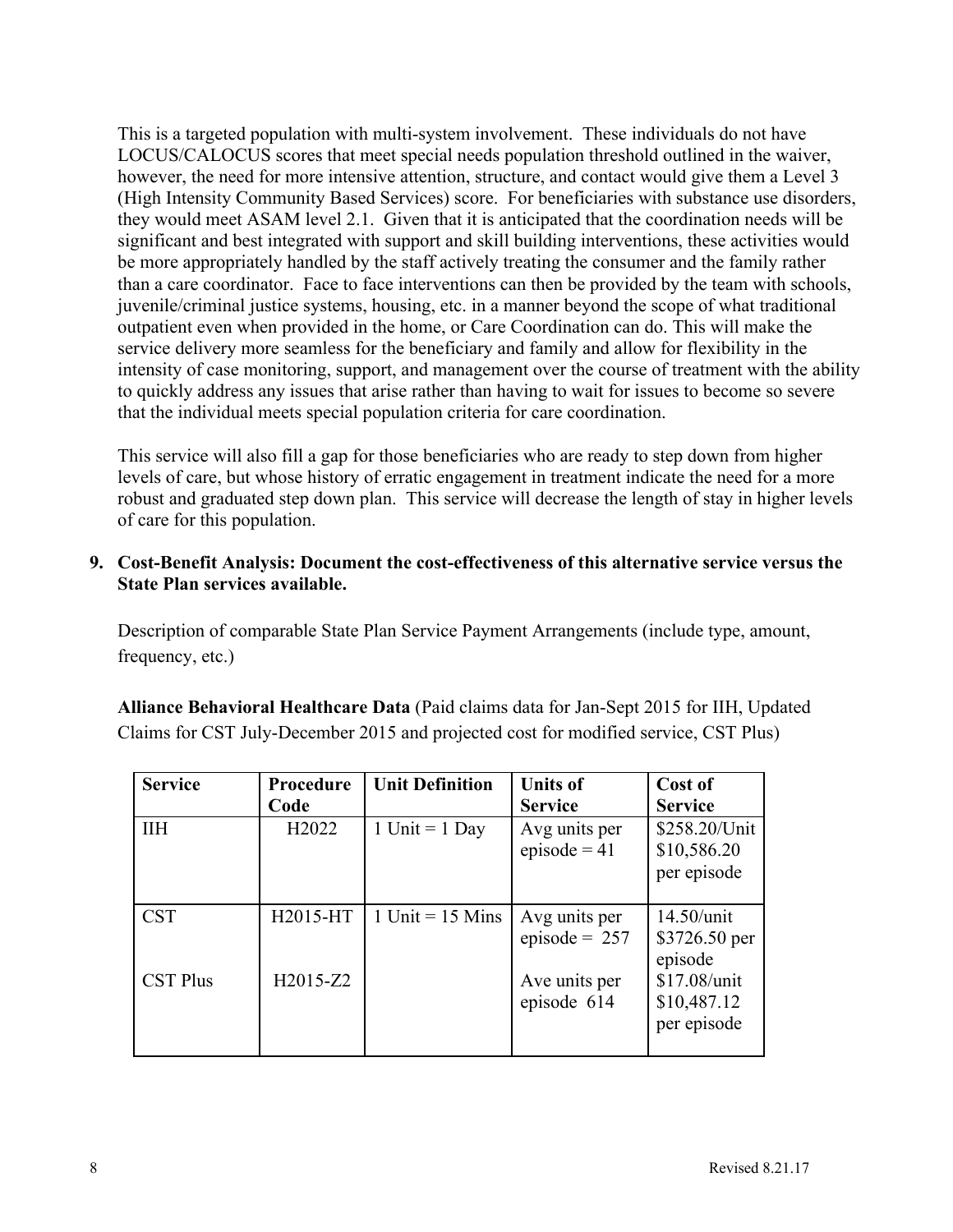| <b>Identified</b>   | <b>Service</b>  | Procedure | <b>Unit Definition</b> | <b>Units of Service</b> | Cost of         |
|---------------------|-----------------|-----------|------------------------|-------------------------|-----------------|
| Population          |                 | Code      |                        |                         | <b>Service</b>  |
| <b>Children</b> and | <b>OPT Plus</b> |           | 1 Unit $=$             | Anticipated             | Therapist/      |
| <b>Adolescents</b>  | A minimum       |           | monthly                | Units of Service        | <b>QP</b> Model |
| <b>And Adults</b>   | of $50\%$ of    |           | services,              | per Person:             | S               |
|                     | treatment       |           | minimum                | 3-6 units               |                 |
|                     | interventions   |           | median of 50%          |                         | \$5684.64 per   |
|                     | must be         |           | therapy billed at      |                         | episode         |
|                     | therapy         |           | the first face to      |                         | (947.44per      |
|                     | services        |           | face session.          |                         | unit)           |
|                     |                 |           |                        |                         |                 |
|                     | All service     |           |                        |                         |                 |
|                     | interventions   |           |                        |                         |                 |
|                     | must be face    |           |                        |                         |                 |
|                     | to face or      |           |                        |                         |                 |
|                     | telephonic      |           |                        |                         |                 |
|                     | with            |           |                        |                         |                 |
|                     | consumer or     |           |                        |                         |                 |
|                     | collaterals.    |           |                        |                         |                 |

Description of Alternative Service Payment Arrangements (include type, amount, frequency, etc.)

#### Cost Effectiveness Summary:

When we compare the cost of IIH/CST with the projected cost of OPT Plus, it is clear that there is episodic savings. Alliance has developed a modified CST service called CST Plus, and it requires more face to face clinical time in addition to smaller caseloads. The cost of that service combined with the updated cost per episode for CST deems OPT Plus a cost effective solution.

**Description of Process for Reporting Encounter Data (include record type, codes to be used, etc.)** Provider will bill for each unit of service provided. Claims data will reflect fee for service billing. Data will be uploaded to DMA by the MCO.

Encounter Data will be recorded by providers with the minimum standard of a service note for each contact, service event, or intervention.

Providers will collect and report/provide access through sharing of the health record to all encounter data. At a minimum, this would include time spent on family based sessions, individual sessions, and indirect contacts.